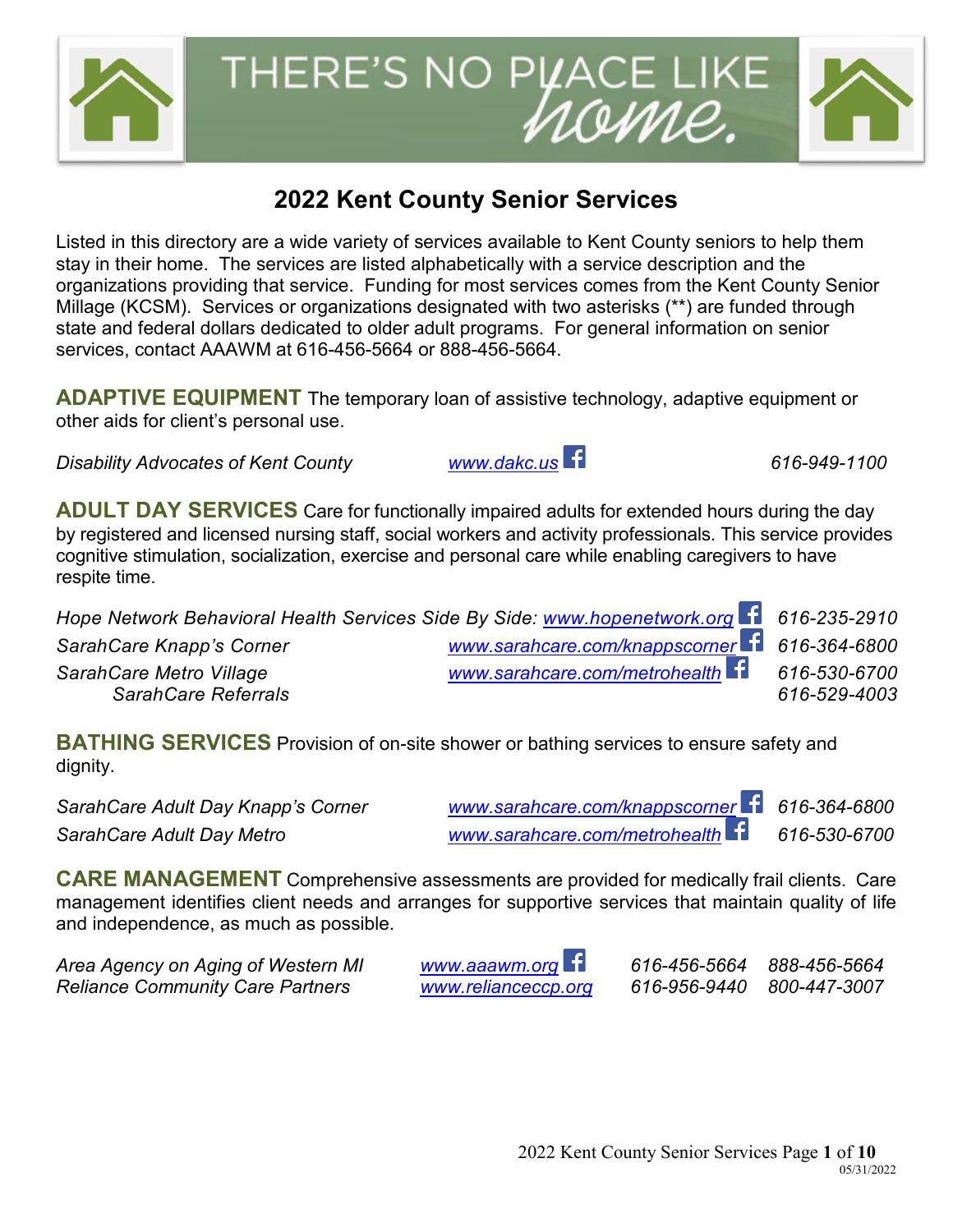**CAREGIVER SUPPORT\*\*** Programs intended to provide assistance to caregivers in understanding and coping with a broad range of issues associated with caregiving.

*Alzheimer's Association (Classes/Support Groups) [www.alz.org/gmc/](http://www.alz.org/gmc/) 616-459-4558 Caregiver Resource Network [www.caregiverresource.](http://www.caregiverresource.net/)*net *616-456-5664 Family Caregiver University [www.caregiverresource.net](http://www.caregiverresource.net/) 616-456-5664*

**CHOICES FOR INDEPENDENCE\*\*** An in-home social work assessment that helps individuals and their families identify and connect with both personal and community resources.

*Area Agency on Aging of Western Michigan [www.aaawm.org](http://www.aaawm.org/) 616-456-5664 or 888-456-5664*

**CLUBHOUSE** Provides older adults with a diagnosed mental illness the opportunity to engage in a full range of life-and health-enhancing services alongside other clubhouse members and staff.

*Cherry Health – Sheldon House [www.cherryhealth.org](http://www.cherryhealth.org/) 616-242-6058* 

**COMMUNITY HEALTH WORKER DEMENTIA SUPPORT PROGRAM** Volunteers will be trained to provide culturally appropriate education programs and support groups to community members.

*Alzheimer's Association [www.alz.org/gmc/](http://www.alz.org/gmc/) 616-459-4558*

**DAILY MONEY MANAGEMENT** Bill payment services, budgeting, debt management and finance issue resolution provided by accountants to low-income seniors

*CPA for Seniors of Rivertown Finance PLLC [www.CPAforSeniors.com](http://www.cpaforseniors.com/) 616-855-2858*

**DENTAL SERVICES** General dental services, root canal treatment, and complete or partial dentures are provided to uninsured or underinsured older adults. Several dental visits may be necessary for denture preparation. Sliding scale payment required.

*Cherry Health (Dentures Only) [www.cherryhealth.org](http://www.cherryhealth.org/) 616-965-8317 Exalta Health [www.exaltahealth.org](http://www.exaltahealth.org/) 616-475-8446* 

**ELDER ABUSE PREVENTION EDUCATION\*\*** Elder abuse prevention presentations are available to aging subcontract organizations, professional and community groups.

*Kent County Elder Abuse Coalition [www.protectkentseniors.org](http://www.protectkentseniors.org/) 616-456-5664*

**EMERGENCY NEED FUND** Limited emergency assistance for one-time events such as utility shut-offs, moving assistance and emergency prescription assistance.

*Senior Neighbors [www.seniorneighbors.org](http://www.seniorneighbors.org/) 616-459-6019*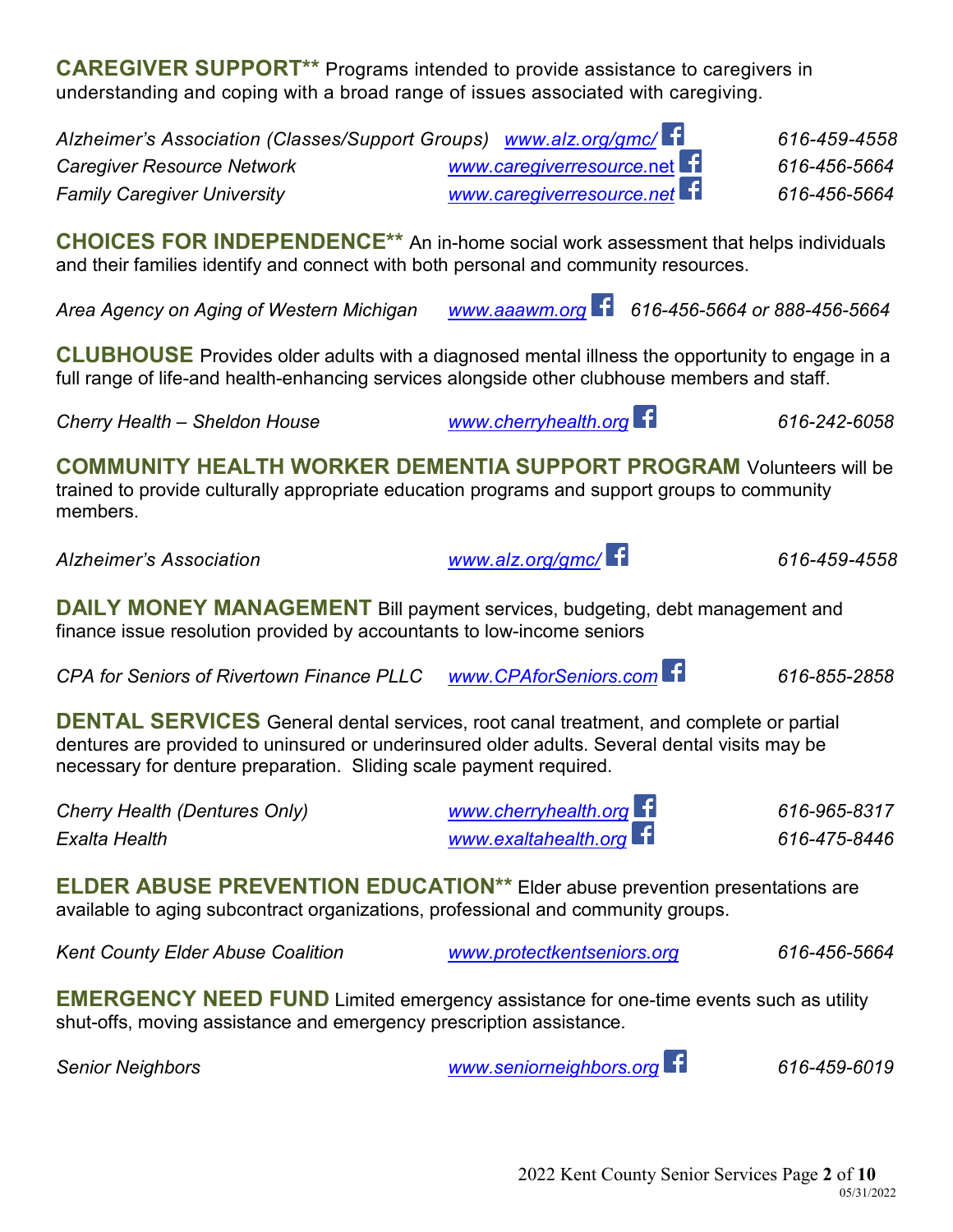**FAIR HOUSING SERVICES** Older adult education, outreach, counseling, reasonable accommodation and modification assessments, testing and enforcement services related to Housing Laws and Ordinances.

*Fair Housing Center of West Michigan [www.fhcwm.org](http://www.fhcwm.org/) 616-451-2980*

**FORECLOSURE INTERVENTION COUNSELING** Process includes a full assessment of the mortgage or property tax delinquency and exploration of the options available to the homeowner to prevent the loss of their home.

*Home Repair Services [www.homerepairservices.org](http://www.homerepairservices.org/) 616-241-2601*

**GENTLY-USED MOBILITY EQUIPMENT** Placement of gently used mobility equipment such as a walker, bath equipment, hoyer lifts, scooters, power wheelchairs and manual wheelchairs for the personal use of a client.

*Alternatives in Motion [www.alternativesinmotion.org](http://www.alternativesinmotion.org/) 616-493-2620*

**GRANDPARENT SUPPORT GROUP\*\*** Support services in kinship care situations where an individual aged 60 or over is the primary caregiver for a child no more than 18 years old. Kinship support services include respite care, education, support and training provided at locations other than the client's residence.

*United Methodist Community House [www.umchousegr.org](http://www.umchousegr.org/) 616-452-3226*

**GUARDIANSHIP** Professional guardians appointed by Kent County Probate Court manage daily living services for vulnerable adults who don't have family members or friends to assist them.

*Kent County Probate Court <https://www.accesskent.com/Courts/Probate/guardian.htm> 616-632-5438 616-632-5440*

**HEALTHY AGING PROGRAMS** These classes are designed to be an effective tool in improving the health of older adults. Programs offered include: Silver Sneakers, Strength and Stretch, A Matter of Balance, EnhanceFitness, Arthritis Foundation Exercise and Aquatic Program, Tai Chi, and Healthy Eating for Successful Living.

| Area Agency on Aging of Western Michigan                                                          | www.aaawm.org/classes     | 616-588-2580 |
|---------------------------------------------------------------------------------------------------|---------------------------|--------------|
| <b>GRCC Older Learner Center</b>                                                                  | www.grcc.edu/olce         | 616-234-3483 |
| Salvation Army https://centralusa.salvationarmy.org/FultonHeights/love-the-elderly 1 616-454-1459 |                           |              |
| <b>Senior Neighbors</b>                                                                           | www.seniorneighbors.org f | 616-459-6019 |

**HEARING SERVICES, ADAPTIVE EQUIPMENT AND HEARING AIDS** Specialized Hearing Services are available for those who are hard of hearing, experiencing deafness in later years, and deaf persons. This service includes individual and home assessments to identify appropriate adaptive equipment and hearing aids to improve activities of daily living.

*Disability Advocates of Kent County [www.dakc.us](http://www.dakc.us/) 616-949-1100*

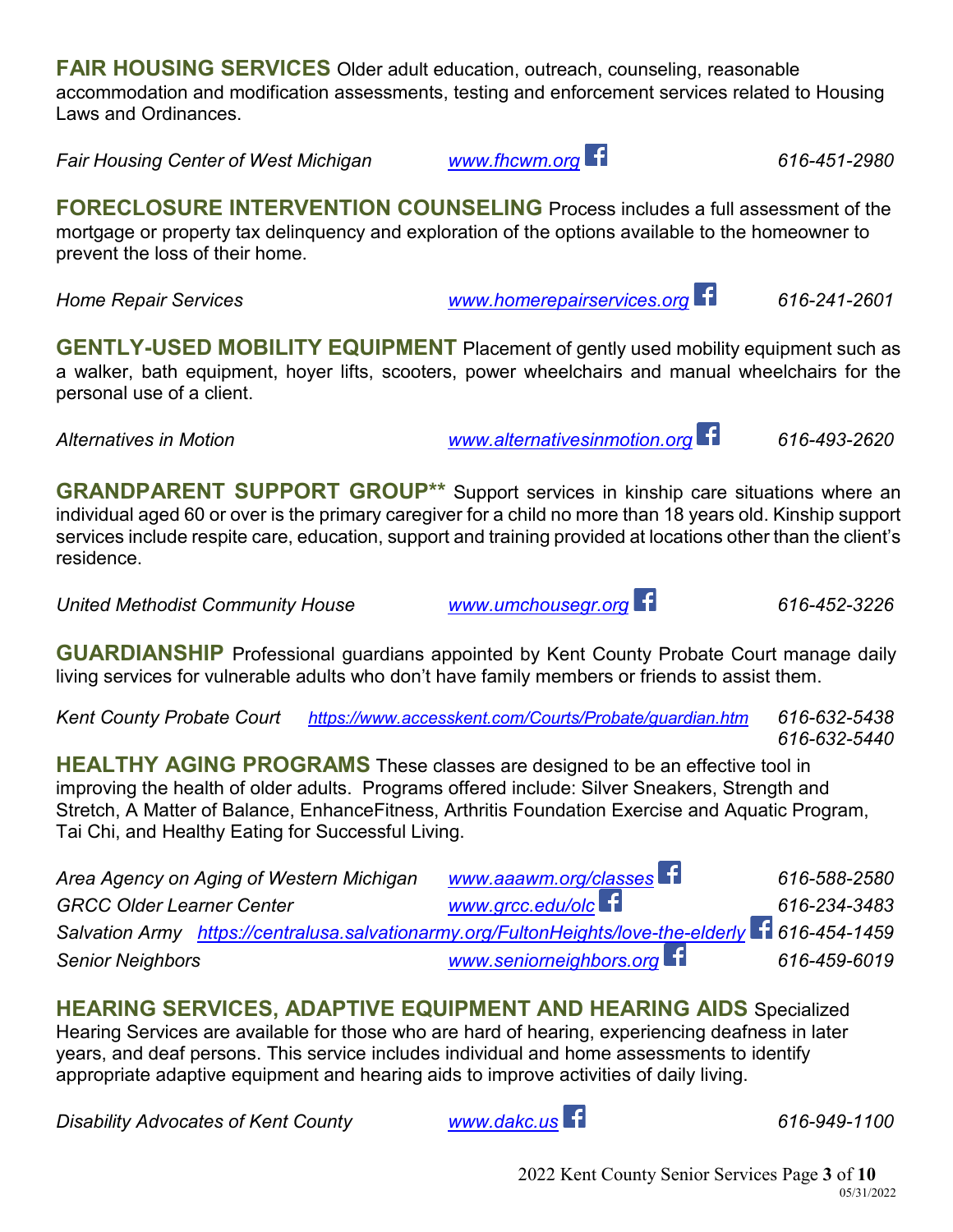**HOME CHORE** Assistance for seniors who do not have the ability or resources to complete minor home repairs and other jobs: includes repairing windows, repairing doors, changing leaking faucets, installing smoke and CO detectors, minor yard work (including mowing and fall clean-up), replacing fuses and door locks, and snow removal.

*Grand Rapids Nehemiah Project [www.grnpflourish.org](http://www.grnpflourish.org/) 616-965-6730 Senior Neighbors [www.seniorneighbors.org](http://www.seniorneighbors.org/) 616-459-6019 Steepletown Neighborhood Services [www.steepletown.org](http://www.steepletown.org/) 616-451-4215* 

**HOME MODIFICATION ASSESSMENT** Occupational Therapist assessment provided in the home environment to help identify barriers to independent living. Recommendations will be developed for home modifications, including ramp construction in collaboration with Home Repair Services.

*Disability Advocates of Kent County [www.dakc.us](http://www.dakc.us/) 616-949-1100*

**HOME REPAIR** Home repairs that focus on health and safety of seniors are provided. Repairs can include roof repairs, furnace repairs and replacement, plumbing, ramp construction for wheelchair access and bath modifications. The Home Repair Consultation program makes critical repairs available to individuals who are not eligible for either the major or minor repair programs.

*Home Repair Services [www.homerepairservices.org](http://www.homerepairservices.org/) 616-241-2601* 

**HOME SUPPORT** Service provides routine household tasks such as laundry, shopping and cleaning for older individuals with functional limitations.

*Area Agency on Aging of Western MI [www.aaawm.org](http://www.aaawm.org/) 616-456-5664 888-456-5664*

*Reliance Community Care Partners [www.relianceccp.org](http://www.relianceccp.org/) 616-956-9440 800-447-3007*

**HOUSING COORDINATION** Assistance for seniors who are in need of housing interventions that prevents them from becoming homeless. Service includes helping find ways of maintaining current housing or helping to find new more appropriate housing options.

*Senior Neighbors [www.seniorneighbors.org](http://www.seniorneighbors.org/) 616-459-6019* 

**INFORMATION AND ASSISTANCE** General information and referral is provided through Heart of West Michigan United Way's 211 Hotline, assisting individuals seeking a variety of communitybased resources.

*Heart of West Michigan United Way <https://www.hwmuw.org/211> 800-887-1107 (In Kent County dial 211)*

**INTEGRATED COUNSELING AND WELLNESS** Therapy/Counseling services provided by licensed professionals who help individuals overcome obstacles such as depression, anxiety, trauma, grief and loss. These services can be offered in person, or virtually, and either in an office setting, (or for those who cannot leave their home) in the person's home....wherever they call "home". There is no charge for this service but third-party payers, such as insurance, will be billed if available.

*Reliance Community Care Partners [www.RelianceWellness.org](http://www.reliancewellness.org/) 616-954-1555*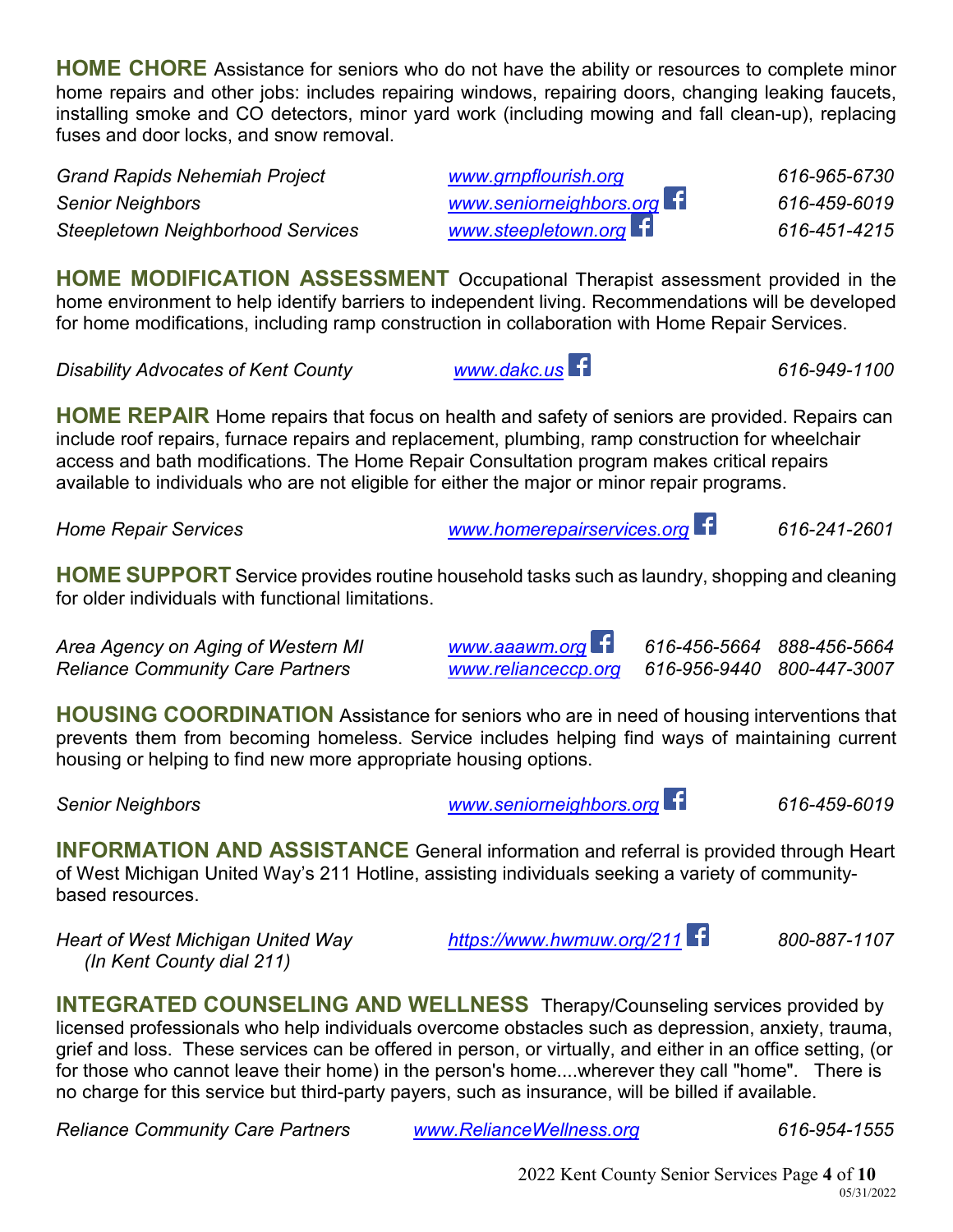2022 Kent County Senior Services Page **5** of **10**

**LEGAL ASSISTANCE** Attorneys provide legal advice, counseling, and representation to lowincome older adults.

*Legal Aid of Western Michigan [www.lawestmi.org](http://www.lawestmi.org/) 616-774-0672*

**LONG TERM CARE OMBUDSMAN** Ombudsmen assist residents and prospective residents of long-term care facilities to understand their rights and resolve complaints to improve care.

*Area Agency on Aging of WM <http://mltcop.org/> 616-245-9451 866-485-9393*

**MEDICATION MANAGEMENT** Managing medications can be difficult, confusing, and extremely important to a person's health. The medication management program is available to ensure medications are appropriate and physician's orders are followed.

*Elders' Helpers [www.eldershelpers.com](http://www.eldershelpers.com/) 616-454-8305* 

**MI CHOICE MEDICAID WAIVER\*\*** MI Choice Medicaid Waiver is a long-term care program available to individuals who meet age, financial, and medical criteria. The program meets the needs of a person who could be eligible for nursing home care. Services through the Waiver program can include: personal care, homemaking, home delivered meals, medication management, and more. Waiver services are provided to those living in their own home, the home of a loved one, or some licensed assisted living settings.

*Area Agency on Aging of Western Michigan [www.aaawm.org](http://www.aaawm.org/) 616-456-5664 888-456-5664 Reliance Community Care Partners [www.relianceccp.org](http://www.relianceccp.org/) 616-956-9440 800-447-3007*

**MICHIGAN MEDICARE/MEDICAID ASSISTANCE PROGRAM (MMAP) \*\*** Assistance is provided for Medicare/Medicaid beneficiaries (or potential beneficiaries) who have questions or concerns regarding coverage or enrolling in coverage. Help is also provided in choosing prescription drug plans, determining eligibility, enrolling in assistance programs for those with low income, reporting fraud, and understanding long-term care options.

*MMAP [www.mmapinc.org](http://www.mmapinc.org/) 800-803-7174*

Medicaid funded program that provides those currently living in a nursing facility with an opportunity to return to independent or assisted living.

**NURSING FACILITY TRANSITION\*\*** The Nursing Facility Transition Program (NFT) is a

*Area Agency on Aging of Western Michigan [www.aaawm.org](http://www.aaawm.org/) 616-456-5664 888-456-5664 Disability Advocates of Kent County [www.dakc.us](http://www.dakc.us/) 616-949-1100 Reliance Community Care Partners [www.relianceccp.org](http://www.relianceccp.org/) 616-956-9440 800-447-3007*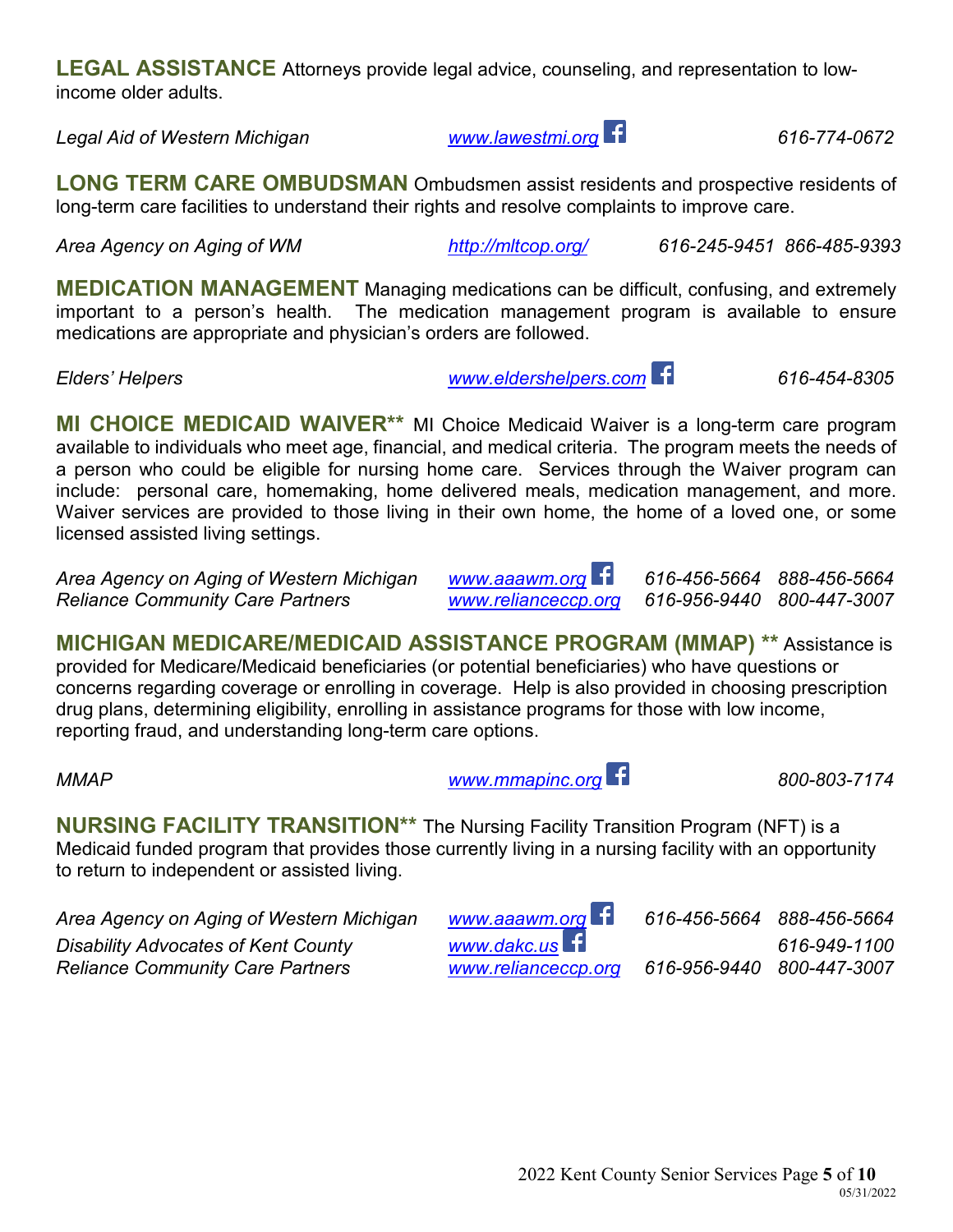## **NUTRITION SERVICES:**

**COMMUNITY FOOD CLUB** The Community Food Club of Greater Grand Rapids promotes food security and dignity for low income households by way of a small membership fee and choice of a variety of healthy items in a grocery store experience.

*Community Food Club [www.communityfoodclubgr.org](http://www.communityfoodclubgr.org/) 616-288-5550*

**CONGREGATE MEALS** Nutritious meals served in various locations around the county. Lunch is coordinated with a variety of activities such as exercise programs, crafts, games, health screenings and nutrition education.

*Kent County Community Action [www.accesskent.com/Departments/CommunityAction](http://www.accesskent.com/Departments/CommunityAction) 616-632-7976 (Latin American Meals)*

*Salvation Army <https://centralusa.salvationarmy.org/FultonHeights/love-the-elderly> 616-454-1459 Meals on Wheels Western Michigan [www.mealsonwheelswesternmichigan.org](http://www.mealsonwheelswesternmichigan.org/) 616-459-3111*

**FOOD PANTRY** A nutritious combination of foods, providing several meals, self-selected from a pantry shelf. Nutrition education is also provided.

*Meals on Wheels Western Michigan [www.mealsonwheelswesternmichigan.org](http://www.mealsonwheelswesternmichigan.org/) 616-364-1104* 

**HOME DELIVERED MEALS** Nutritious meals provided to homebound individuals who cannot prepare their own meals. A variety of meals are available including hearty meals, lighter lunches, and pureed meals for example. An educational newsletter is provided monthly.

*Kent County Community Action [www.accesskent.com/Departments/CommunityAction](http://www.accesskent.com/Departments/CommunityAction) 616-632-7976 Meals on Wheels Western Michigan [www.mealsonwheelswesternmichigan.org](http://www.mealsonwheelswesternmichigan.org/) 616-459-3111* 

**OUTREACH & ASSISTANCE** Helps to identify the services that best meet needs. This service includes assistance with housing, utilities, meals, prescriptions and applying for Medicaid.

| Kent County Community Action www.accesskent.com/Departments/CommunityAction 11 616-632-7976 |                         |              |
|---------------------------------------------------------------------------------------------|-------------------------|--------------|
| <b>Senior Neighbors</b>                                                                     | www.seniorneighbors.org | 616-459-6019 |
| Servicios Latino-Americanos www.accesskent.com/Departments/CommunityAction                  |                         | 616-336-4296 |
| United Methodist Community House                                                            | www.umchousegr.org      | 616-452-3226 |

**PERSONAL CARE** Provides assistance with activities of daily living; primarily personal grooming care and bathing assistance.

*Area Agency on Aging of Western MI [www.aaawm.org](http://www.aaawm.org/) 616-456-5664 888-456-5664 Reliance Community Care Partners [www.relianceccp.org](http://www.relianceccp.org/) 616-956-9440 800-447-3007*

**PERSONAL EMERGENCY RESPONSE SYSTEM** Provides clients with an electronic system that assures communication and, when necessary, emergency assistance.

*Elders' Helpers [www.eldershelpers.com](http://www.eldershelpers.com/) 616-454-8305*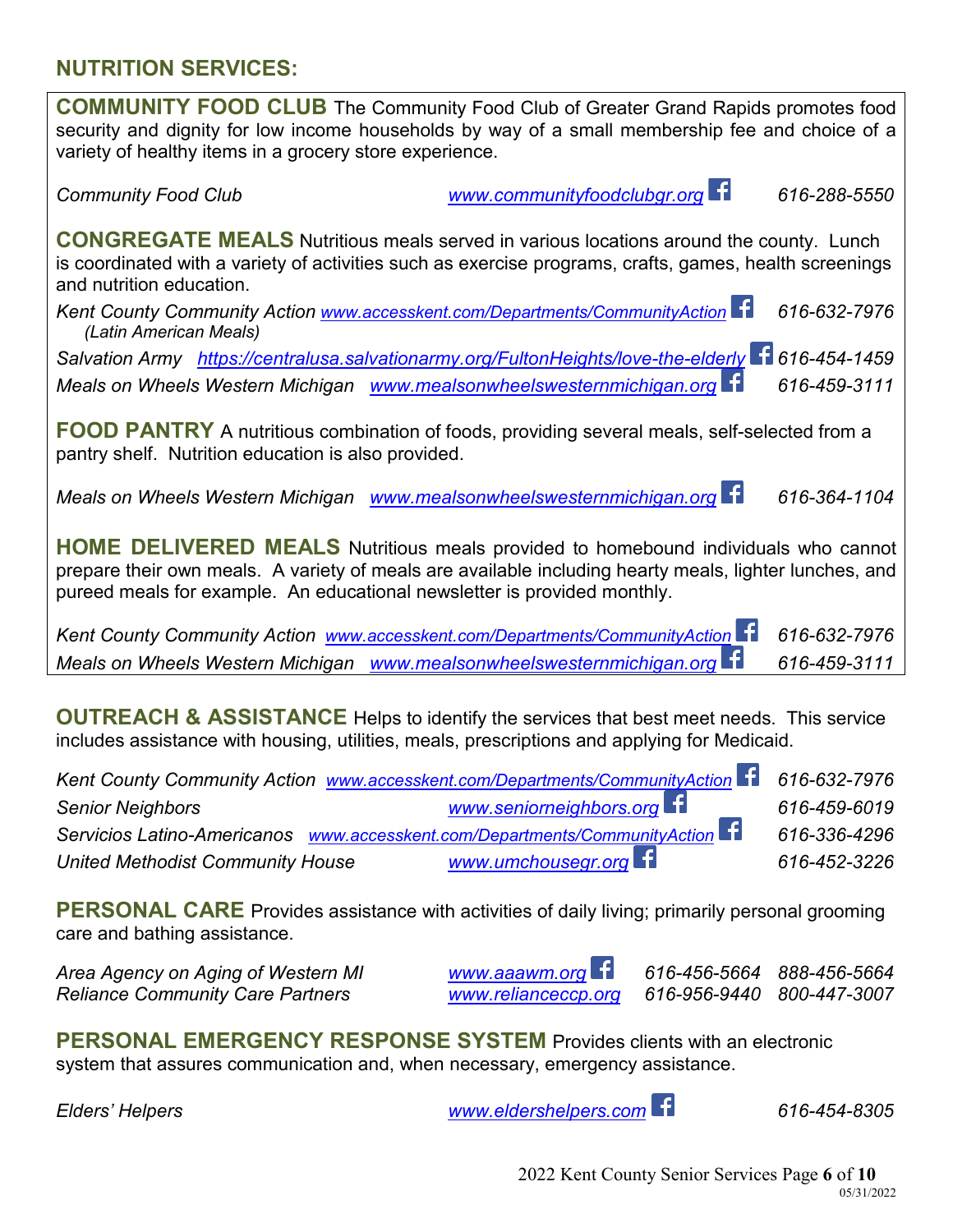**PRESCRIPTION ASSISTANCE PROGRAM** Information and assistance for prescription coverage. A thorough assessment will be conducted with all clients referred for services in order to determine the prescription program that can best meet their needs, including government-sponsored programs such as Medicare, Medicaid or Veteran's Benefits.

*Senior Neighbors [www.seniorsneighbors.org](http://www.seniorsneighbors.org/) 616-459-6019* 

**PROFESSIONAL ORGANIZING AND COACHING** Service efforts are geared toward minimizing risk of safety/health concerns of and/or lifting housing complaints and to enhance safety, comfort, and accessibility of the home. Services include interior decluttering, organizing, and cleaning of residential homes; coaching on organizing and maintaining home interior; hoarding intervention; and removal and drop-off of appropriate donation, hazardous waste, expired medication, and recyclables.

*Moxie Life Organizing LLC [www.moxielifeorganizing.com](http://www.moxielifeorganizing.com/) 616-777-7347*

**RECREATION THERAPY PROGRAM – STEPPING STONES** In home assessment, therapy and education provided to treat physical, social, cognitive and emotional conditions of older adults, in order to assist them in returning to a more active role in the community. Use of leisure education and activities to cope with the stress of illness, disability, and/or social isolation.

*Life Therapeutic Solutions [www.life-ts.com](http://www.life-ts.com/) 616-215-0444 800-925-3152*

**RESPITE** Provides companionship or assistance with activities of daily living for mentally or physically disabled and frail elderly persons in the absence of the primary care giver.Respite services are also provided at Kent County Senior Millage funded Adult Day Services providers*.*

*Area Agency on Aging of Western MI [www.aaawm.org](http://www.aaawm.org/) 616-456-5664 888-456-5664 Reliance Community Care Partners [www.relianceccp.org](http://www.relianceccp.org/) 616-956-9440 800-447-3007*

**RESPITE CERTIFICATES\*\*** A limited number of respite certificates are available for caregivers age 60 and older or who provide unpaid care to someone age 60 or older. Certificates are used as payment at participating agencies for respite (in-home, overnight or adult day services) and are distributed based on need and funding availability. Cost sharing (co-payment) may be required and certificates must be redeemed within 21 days of issue.

*Hope Network Behavioral Health* 

| Services Side By Side:   | www.hopenetwork.org            | 616-235-2910 |
|--------------------------|--------------------------------|--------------|
| SarahCare Knapp's Corner | www.sarahcare.com/knappscorner | 616-364-6800 |
| SarahCare Metro Village  | www.sarahcare.com/metrohealth  | 616-530-6700 |
| <b>Senior Neighbors</b>  | www.seniorneighbors.org        | 616-459-6019 |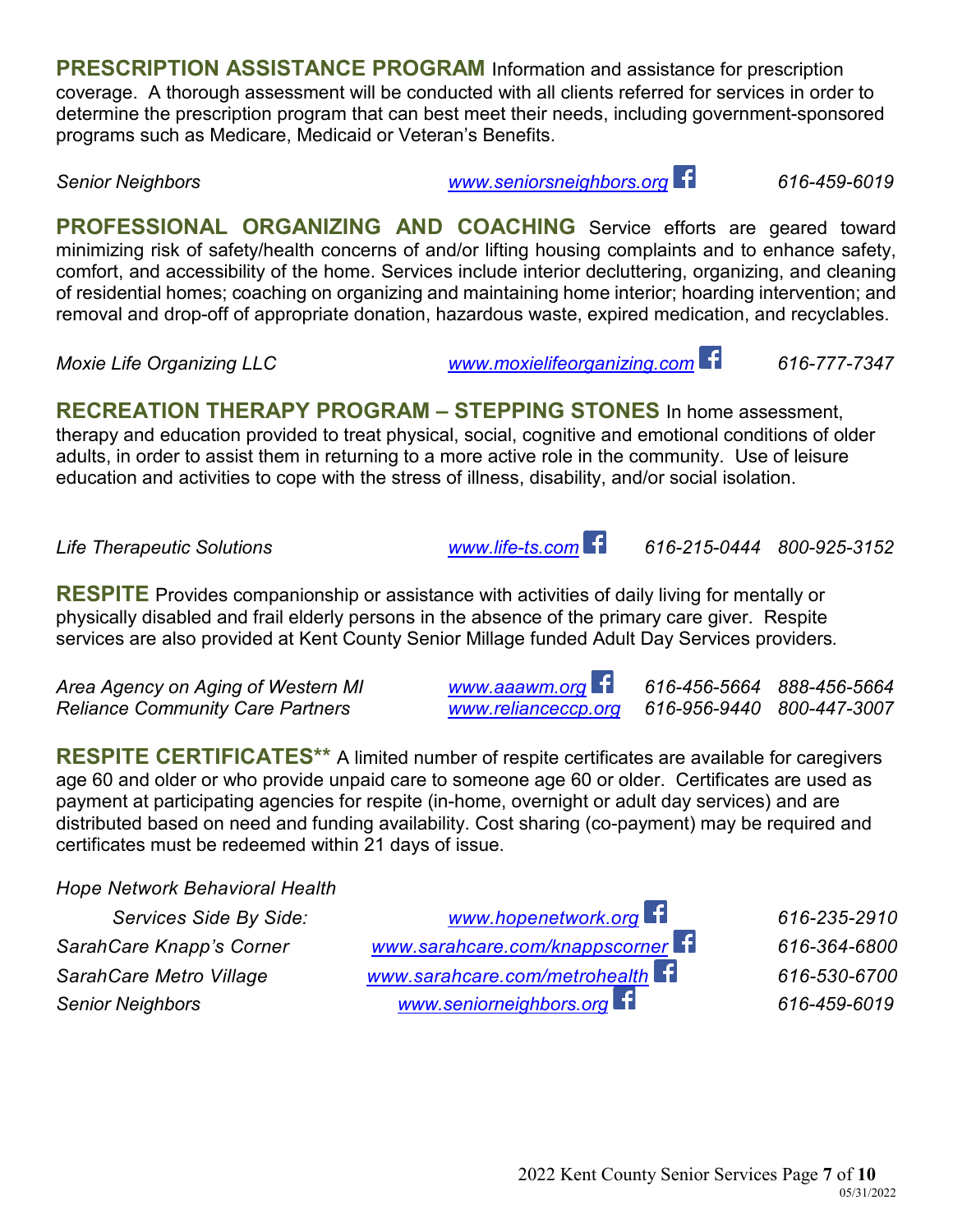**SENIOR CENTER ACTIVITIES** Senior Centers offer a variety of programs specific to the needs of seniors. Staff connect older adults to available services, and encourage participation in nutrition and wellness programs.

|                                         | Salvation Army https://centralusa.salvationarmy.org/FultonHeights/love-the-elderly | 616-454-1459 |
|-----------------------------------------|------------------------------------------------------------------------------------|--------------|
| <b>Senior Neighbors</b>                 | www.seniorneighbors.org                                                            | 616-459-6019 |
| <b>Walker Firehouse Café</b>            |                                                                                    | 616-735-3240 |
| <b>Grandville Senior Neighbors</b>      |                                                                                    | 616-531-5250 |
| <b>Lowell Senior Neighbors</b>          |                                                                                    | 616-897-5949 |
| <b>Grand Rapids Senior Neighbors</b>    |                                                                                    | 616-459-3040 |
| <b>Sparta Senior Neighbors</b>          |                                                                                    | 616-887-1273 |
| St. Alphonsus Catholic Church           | www.stalphonsusgr.org/senior-program                                               | 616-913-4419 |
| <b>United Methodist Community House</b> | www.umchousegr.org <b>E1</b>                                                       | 616-452-3226 |
| City of Wyoming                         | www.wyomingmi.gov                                                                  | 616-530-3190 |

**SENIOR COMPANION PROGRAM** Trains and provides a stipend for low-income seniors to care for other older adults who are homebound, frail or who have mental and/or physical disabilities.

*Senior Neighbors [www.seniorneighbors.org](http://www.seniorneighbors.org/) 616-459-6019* 

*800-466-8084*

**SUPPORT GROUP** Support groups will assist individuals and their family members/significant others in understanding and coping with a broad range of issues related to vision impairments or blindness with the emphasis on learning, sharing information, and providing support. Groups meet monthly.

*Association for the Blind and Visually Impaired [www.abvimichigan.org](http://www.abvimichigan.org/) 616-458-1187*

**TECHNOLOGY SUPPORT** Workshops, one-on-one support, and a device lending library to help seniors feel confident and comfortable using the internet on a laptop, smartphone, or tablet. This program helps seniors get connected to the programs and tools that matter most to them and creates connections to community resources to help them find success using technology.

## *Senior Neighbors <https://seniorneighbors.org/tech> 616-459-6019*

**TRANSPORTATION - ASSISTED** Provides rides to meal programs, senior centers, medical appointments and other destinations within Kent County. Transportation is provided by a variety of agencies. Access rides by calling RideLink at 616-774-1288.

| Kent County Community Action www.accesskent.com/Departments/CommunityAction |                                | 616-632-7965 |
|-----------------------------------------------------------------------------|--------------------------------|--------------|
| <b>Hope Network Transportation</b>                                          | www.hopenetwork.org            | 616-243-0876 |
| <b>The Rapid</b>                                                            | www.ridetherapid.org <b>E1</b> | 616-774-1288 |
| <b>RideLink</b>                                                             | www.aaawm.org/ridelink F       | 616-774-1288 |
| Servicios Latino-Americanos www.accesskent.com/Departments/CommunityAction  |                                | 616-632-7950 |
| <b>Senior Neighbors</b>                                                     | www.seniorneighbors.org        | 616-459-6019 |
| <b>United Methodist Community House</b>                                     | www.umchousegr.org E1          | 616-452-3226 |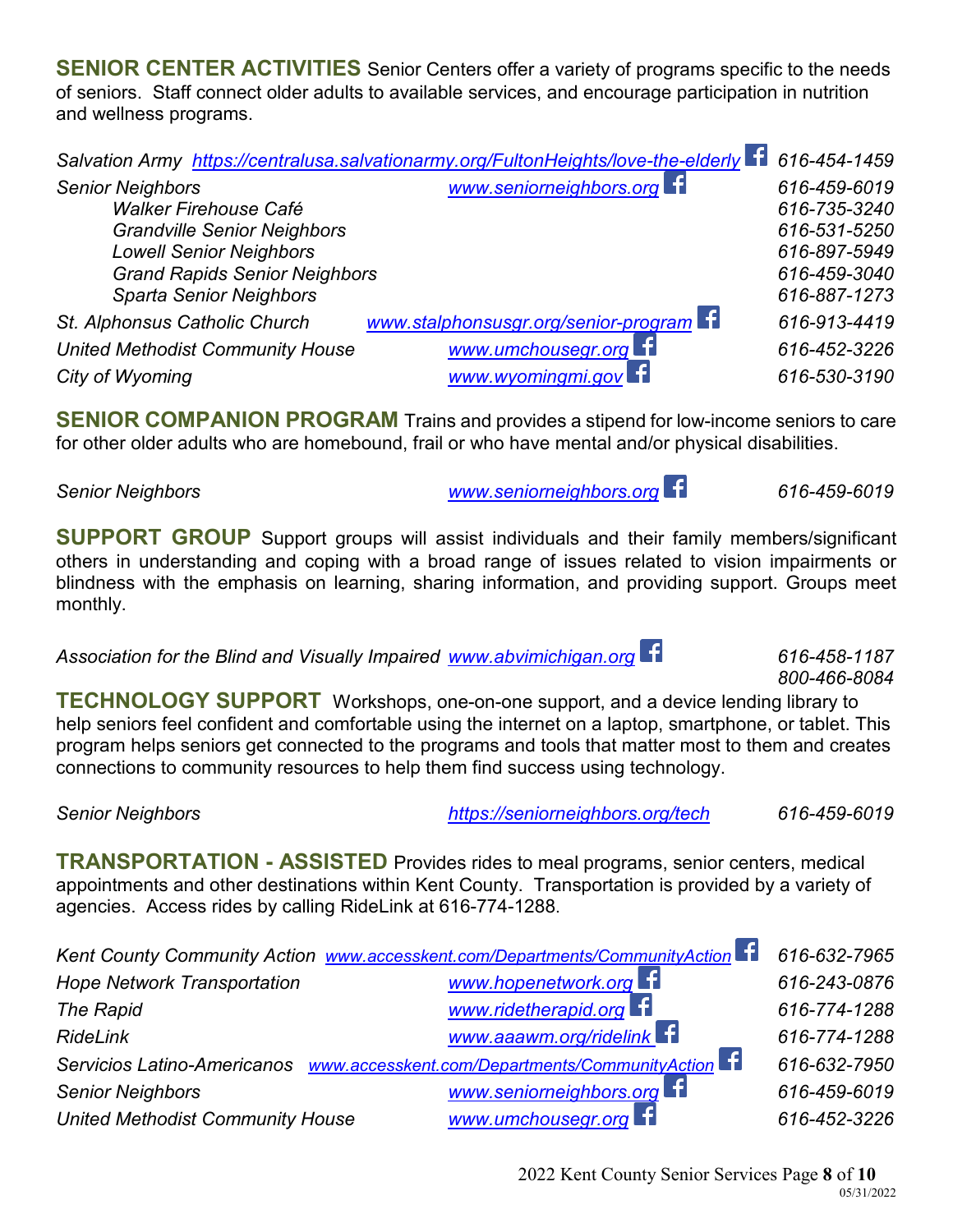**TRANSPORTATION - PUBLIC\*\*** One-way ticket(s) for the Rapid's fixed route bus system, GO! Bus or the PASS program.

*Senior Neighbors [www.seniorneighbors.org](http://www.seniorneighbors.org/) 616-459-6019 City of Wyoming [www.wyomingmi.gov](http://www.wyomingmi.gov/) 616-530-3190* 

**VISION SERVICES – CLINIC** The clinic's team of professional staff including optometrists, rehabilitation teachers, and low vision specialists provide comprehensive eye exams and develop a personalized treatment plan designed to help clients maximize the use of their remaining sight.

| Association for the Blind and Visually Impaired www.abvimichigan.org f |                      | 616-458-1187<br>800-466-8084 |
|------------------------------------------------------------------------|----------------------|------------------------------|
| <b>Cherry Health</b>                                                   | www.cherryhealth.org | 616-776-2135                 |

**VISION COUNSELING** Professional counseling services are available for older adults with vision loss experiencing personal, social, or emotional (depression, anxiety, etc.) problems. Services are intended to be short term, focusing on adjustment to life events.

| Association for the Blind and Visually Impaired www.abvimichigan.org 11 | 616-458-1187 |
|-------------------------------------------------------------------------|--------------|
|                                                                         | 800-466-8084 |

**WEATHERIZATION** Provides homeowners with assistance to improve energy efficiency that includes insulation and furnace repair or replacement.

*Kent County Community Action [www.accesskent.com/Departments/CommunityAction](http://www.accesskent.com/Departments/CommunityAction) 616-632-7958 Servicios Latino-Americanos www.accesskent.com/Departments/CommunityAction 616-632-7949*